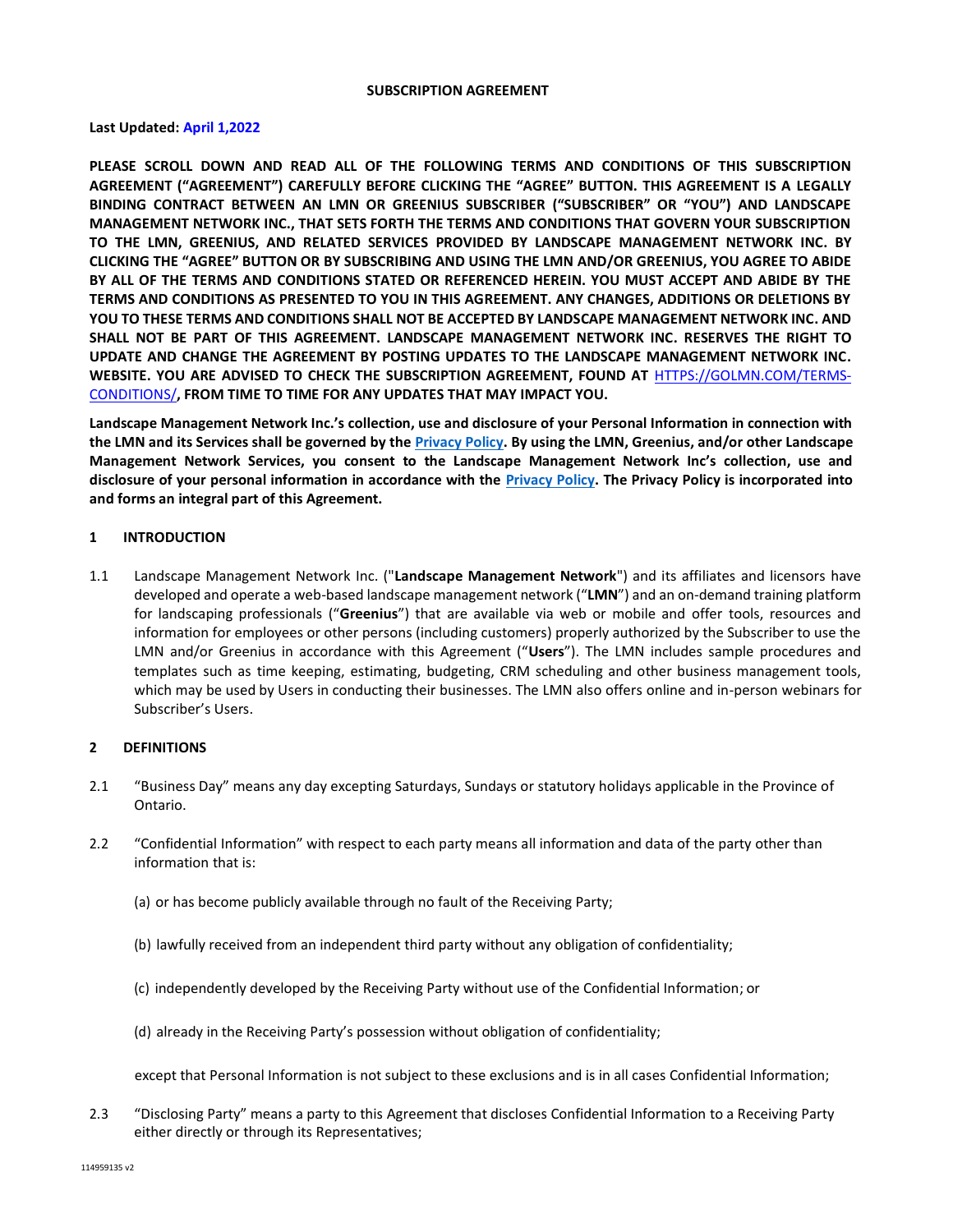- 2.4 "Effective Date" is the date when a Subscriber clicks "agree" to the terms and conditions of this Agreement or when the Subscriber begins to use the Services, whichever is earlier;
- 2.5 "Fees" means the fees and charges payable to Landscape Management Network by Subscriber for the Services in accordance with ou[r Plans and Pricing](https://golmn.com/pricing/) page and as described in Article 4.
- 2.6 "Personal Information" means information about an identifiable individual or other information that is subject to any Privacy Laws;
- 2.7 "Privacy Laws" means any current federal, provincial or other applicable statute, law or regulation of any governmental or regulatory authority in Canada, or elsewhere as applicable relating to the collection, use, storage and/or disclosure of Personal Information;
- 2.8 "Receiving Party" means a party to this Agreement that receives Confidential Information from a Disclosing Party either directly or through its Representatives;
- 2.9 "Representative" means any employee, agent, independent contractor, accountant, auditor, counsel, banker, lender or other advisor of a party to this Agreement;
- 2.10 "Services" means the services provided by Landscape Management Network pursuant to Article 3 of this Agreement; and
- 2.11 "Term" means the period set out in Article 5.1.

### **3 SERVICES**

- 3.1 Landscape Management Network will provide Subscribers with access to LMN and/or Greenius on the terms and conditions set out in this Agreement for the services that the Subscriber has subscribed to, as set out on our Plans [and Pricing](https://golmn.com/pricing/) page or on the [Greenius website](https://www.gogreenius.com/pricing/) , as applicable**.**
- 3.2 **Service Level.** Subject to the terms and conditions of this Agreement, Landscape Management Network shall use commercially reasonable efforts to provide the Services from 5 AM to 12 AM EST, seven (7) days a week throughout the term of this Agreement. From time to time, all or part of the LMN, Greenius, and/or the Services may be inaccessible or inoperable for various reasons, including (i) equipment malfunctions; (ii) periodic maintenance procedures or repairs which Landscape Management Network may undertake from time to time; or (iii) causes beyond the control of Landscape Management Network or which are not reasonably foreseeable by Landscape Management Network, including interruption or failure of telecommunication systems or digital transmission links, hostile network attacks or network congestion or other failures (collectively "**Downtime**"). Where reasonably possible, Landscape Management Network shall use commercially reasonable efforts to provide advance notice to Subscriber in the event of any scheduled Downtime.
- 3.3 **Security**. Landscape Management Network shall maintain, update and implement reasonable security policies with regards to the LMN and/or Greenius in accordance with generally accepted information technology practices. Landscape Management Network shall monitor the LMN and Greenius for, and make commercially reasonable efforts to prevent the introduction of, computer viruses, worms or other malicious software.
- 3.4 At all times during the Term of this Agreement, each party will assign and maintain an administrator to be the primary liaison between Subscriber and Landscape Management Network for all matters relating to this Agreement or the Services ("**Administrator**"). Either party may change their Administrator at any time by providing notice to the other party in writing in accordance with Landscape Management Network's policies and guides.
- 3.5 Subscriber's Administrator shall:
	- (a) provide Landscape Management Network with the information required to establish and assign usernames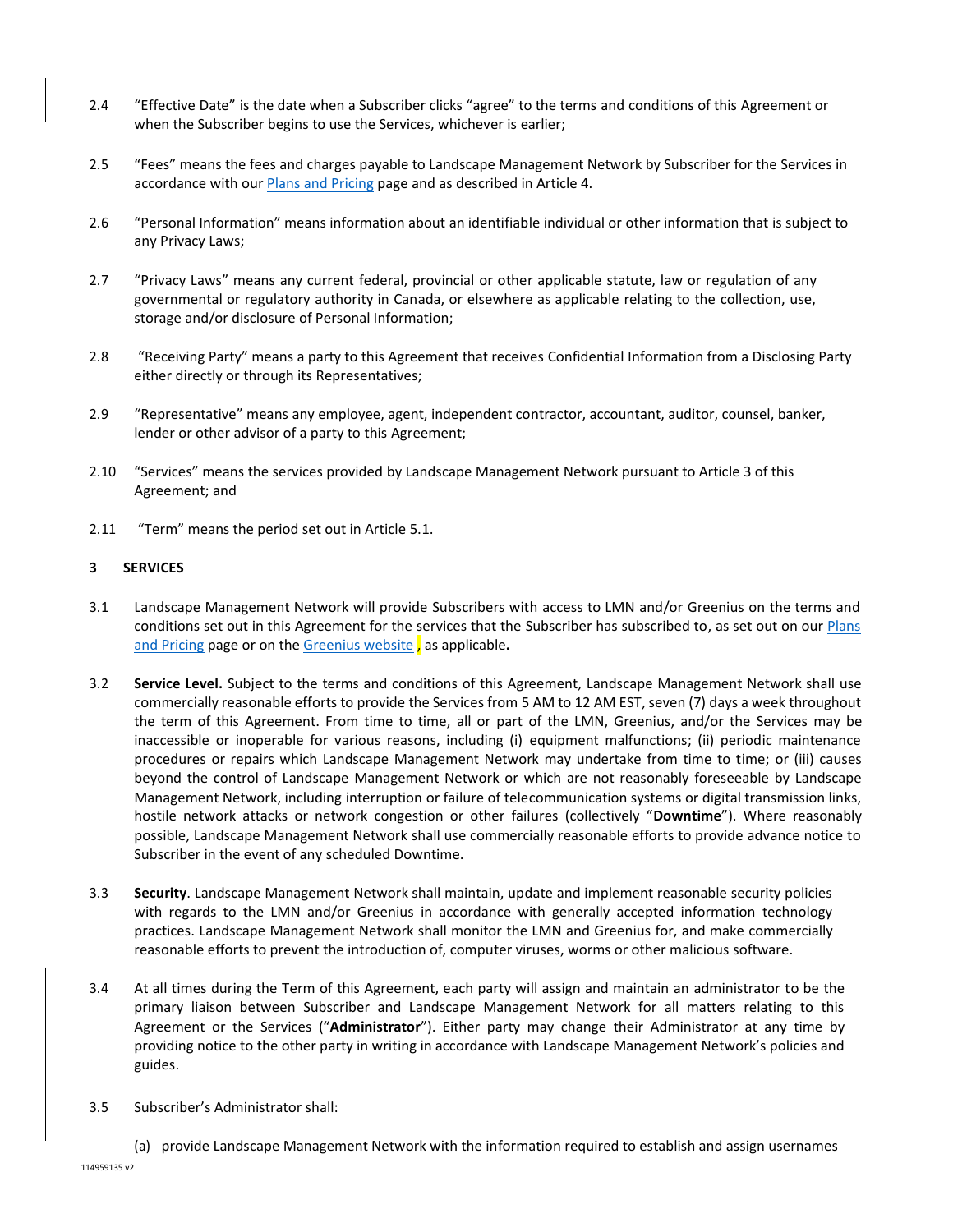and passwords for Users and to manage Subscriber's account;

(b) be responsible for ensuring that all User information is kept current and up to date at all times throughout the Term of this Agreement; and

(c) adhere to this Agreement, and any administrator guides established from time to time.

3.6 Subscriber shall ensure that:

(a) Subscriber and its Users use and access the Services, the LMN, and/or Greenius (as applicable) in accordance with the terms and conditions of this Agreement and any user guide provided to Subscriber by Landscape Management Network from time to time ("**User Guide**") during the Term of this Agreement;

(b) Subscriber and its Users keep their usernames and passwords confidential and do not share usernames or passwords with any third party; and

(c) Subscriber Administrator keeps all Subscriber and User information (in particular the name, contact information and email address) accurate, current and complete; and

(d) access to User information is provided to Landscape Management Network in a format reasonably requested by Landscape Management Network upon request.

- 3.7 Subscriber acknowledges and agrees that it is solely liable and responsible for:
	- (a) any breach of the terms and conditions of this Agreement or the User Guides by any of its Users;

(b) maintaining the security and confidentiality of the Administrator information and the usernames and passwords of its Users; and

(c) payment of any fees or other charges properly incurred through Subscriber's account.

### **4 FEES**

- 4.1 Subscriber shall pay to Landscape Management Network the Fees as set out on ou[r Plans and Pricing](https://golmn.com/pricing/) page or on the [Greenius website](https://www.gogreenius.com/pricing/) (as applicable).
- 4.2 Unless otherwise stated, Fees are in Canadian dollars(CAD) for Subscribersresiding in Canada and in United States dollars (USD) for Subscribers residing outside of Canada.
- 4.3 Fees are exclusive of all sales, goods and services, harmonized, value added, use or other taxes ("**Applicable Taxes**"). Subscriber shall pay all Applicable Taxes on the Fees, excepting taxes that Landscape Management Network would normally pay on any associated income from such Fees.
- 4.4 Landscape Management Network may increase the Fees, in its sole discretion, by providing Subscriber with thirty (30) days advanced written notice (which, for greater certainty, may be provided in the LMN or on our mobile application(s), via email, or on our website).
- 4.5 Subscriber shall pay all Fees due to Landscape Management Network on the Effective Date, and upon the first day of each month (for monthly subscriptions) or year (for annual subscriptions) thereafter, as applicable, during the Term. Landscape Management Network reserves the right to offer alternative payment terms at its sole discretion. After a grace period of fourteen (14) days following the date when Fees are due and payable, any Fees that are not paid may be subject to interest at an effective annual interest rate of 12%, calculated daily, from the due date until the date of payment in full.
- 4.6 Landscape Management Network reserves the right to suspend Subscriber's, or Subscriber's Users', access to the LMN and/or Greenius for any breach of this Agreement by the Subscriber or the Users, including without limitation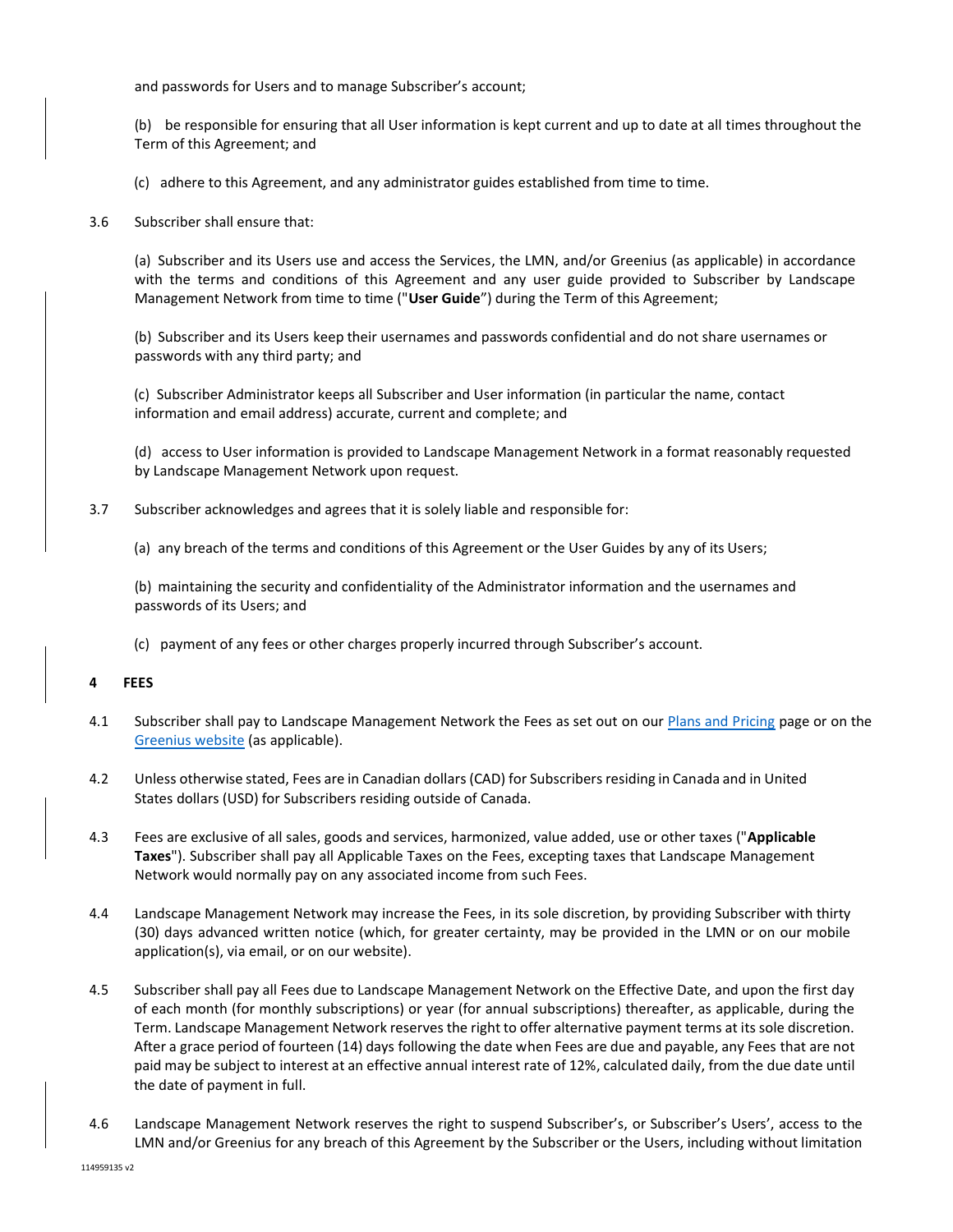non-payment or late payment of Fees. Without limiting the foregoing, should a payment due under this Agreement become overdue by a period greater than fourteen (14) days, Landscape Management Network may suspend the Subscriber's and Subscriber's Users' access to the LMN and/or Greenius until all of the outstanding payments due under this Agreement are paid.

- 4.7 **Subscription Fee:** Unless otherwise agreed by Landscape Management Network in writing, Subscriber shall pay to Landscape Management Network any applicable Fees per User as set out upon registration. Fees are due on the Effective Date, and monthly or annually (depending on the package selected) thereafter during the Term of the Agreement. Landscape Management Network reserves the right to offer alternative payment terms, at its sole discretion.
- 4.8 **Additional Fees:** Fees for Services not listed above shall be charged at Landscape Management Network's thencurrent rates for such Services. Unless otherwise agreed, such Fees are due prior to the performance of any such Services.

## 4.9 **Product Specific Terms:**

- (a) LMN Gro. If you access or use Landscape Management Network's "LMN Free" or "LMN Gro" products, this Section 4.9(a) will apply. Notwithstanding any other provision in this Agreement, you acknowledge and agree that "LMN Free" and "LMN Gro" are provided to you "as-is" without warranty of any kind. Landscape Management Network reserves the right to discontinue or modify "LMN Free" or "LMN Gro" at any time, in its sole discretion. By signing up for an "LMN Gro" account, you acknowledge and agree that "LMN Gro" will be provided to you for a thirty (30) day free trial period (the "**Trial Period**"). You may close your "LMN Gro" account at any time within the "LMN Gro" mobile application. After the Trial Period, you will be asked to select a paid service package and provide payment information to continue using "LMN Gro". If you choose to use "LMN Gro" after the Trial Period, you acknowledge and agree that Landscape Management Network (or its third-party payment processors) will bill your designated payment method on a recurring basis for an "LMN Gro" monthly subscription (plus any applicable taxes and other charges). All Fees for "LMN Gro" are in United States dollars. You may upgrade or downgrade your "LMN Gro" package at any time within the "LMN Gro" mobile application, at your discretion. Should your payment become overdue by a period greater than fourteen (14) days, Landscape Management Network may suspend your access to "LMN Gro" without notice until all of the outstanding payments due are paid.
- (b) Greenius. If you access or use Landscape Management Network's "Greenius" product, whether alone or in combination with other LMN products, this Section 4.9(b) will apply. Notwithstanding any other provision in this Agreement, you acknowledge and agree that Greenius is provided to you "as-is" without warranty of any kind. Content made available on Greenius is intended for educational and informational purposes only and should not be interpreted as a recommendation for any specific product or service, use, or course of action. Greenius is not intended to be used as a substitute of any kind for professional advice. It is your duty to obtain professional advice from a qualified professional to meet your individual needs. To the best of our knowledge, all landscape equipment presented in the Greenius safety modules met, complied and conformed with the safety requirements specified by the American National Standards Institute ("ANSI"), at the time of manufacture, and at the time that instructional materials were produced, and all instructions shown in the safety modules apply only to equipment which meets these standards. The lessons and instructions shown in the Greenius safety modules are not a substitute for reading the owner's manual and the specific information contained therein related to the specific make and model of your particular piece of equipment.

## **5 TERM AND TERMINATION**

- 5.1 The term of this Agreement shall extend from the Effective Date until properly terminated in accordance with section 5.2 ("**Term**"), and comprises of an "**Initial Term**" of one month (for monthly subscriptions) or one year (for annual subscriptions) and "**Renewal Terms**" of one month (for monthly subscriptions) or one year (for annual subscriptions) each. This Agreement shall automatically renew for successive Renewal Terms until terminated in accordance with this Agreement.
- 5.2 Each party may terminate this Agreement for convenience at any time upon thirty (30) days prior written notice to the other party. Upon termination for convenience by the Subscriber, there is no refund of Fees already paid to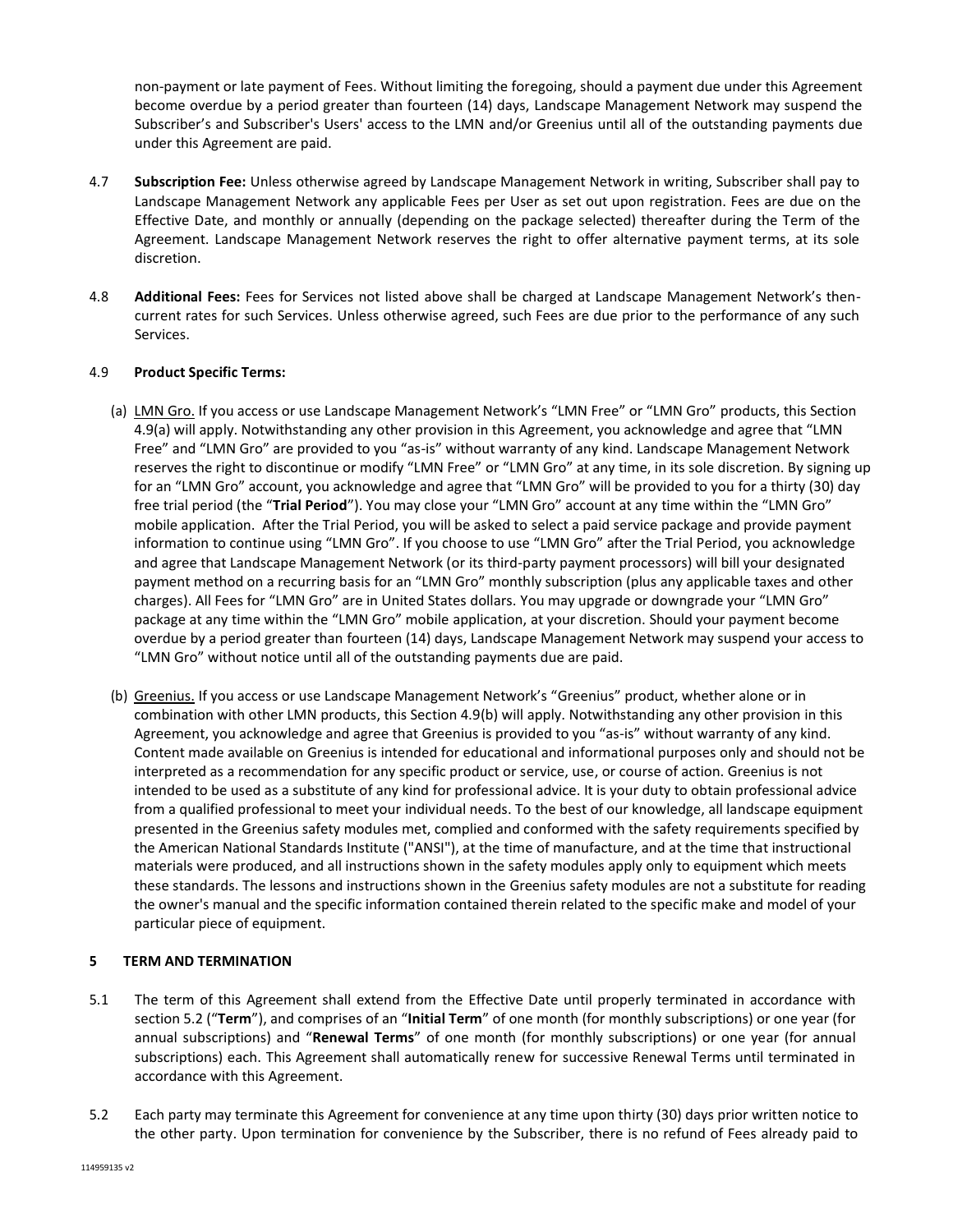Landscape Management Network. Upon termination for convenience by Landscape Management Network, Landscape Management Network shall not refund the portion of the Fees already paid by the Subscriber for the month (for monthly subscriptions) or year (for annual subscriptions) in which this Agreement is terminated.

- 5.3 Upon termination of this Agreement for any reason, Subscriber shall return to Landscape Management Network any Landscape Management Network Confidential Information or, upon request, destroy the Landscape Management Network Confidential Information and all copies, excepting copies kept for archive purposes, and certify in writing that such information has been destroyed. Subscriber shall provide such certification to Landscape Management Network within thirty (30) days of the termination of this Agreement.
- 5.4 Upon termination, Landscape Management Network will hold Subscriber and User information, including Subscriber Confidential Information, for thirty (30) days after written notice of termination is provided. At the end of such thirty (30) day period, Landscape Management Network will delete or otherwise render inaccessible any Subscriber information, including Subscriber Confidential Information, unless legally prohibited. Landscape Management Network has no obligation to retain Subscriber information, including Subscriber Confidential Information, for Subscriber or User purposes after this thirty (30) day post-termination period.

### **6 INTELLECTUAL PROPERTY AND LICENSES**

- 6.1 Landscape Management Network and its affiliates and licensors own and shall own all intellectual property rights in the LMN and Greenius, including the look and feel of the LMN and Greenius, the underlying technology and knowhow used in the creation and operation of the LMN and Greenius, the database designs of the LMN and Greenius and the architecture of all related information technology, all anonymized LMN and Greenius usage data, and all content that is not the content of a third party. The intellectual property of Landscape Management Network includes all pre-existing intellectual property owned by or licensed to Landscape Management Network prior to the Effective Date, all intellectual property derived from such intellectual property, and any new proprietary concepts, source code, methods, techniques or processes related to such intellectual property developed by Landscape Management Network during the course of its performance under this Agreement.
- 6.2 Unless otherwise specified, as between Landscape Management Network and Subscriber, Subscriber acknowledges that Landscape Management Network has all right, title and interest in and to any documents, guides, spreadsheets, videos, tools or other content that is available on the LMN and Greenius for download, streaming, or printing ("**Downloadable Content**").
- 6.3 Subject to the terms of this Agreement, Landscape Management Network hereby grants Subscriber a limited, nonexclusive, non-transferable, revocable license to:
	- (a) access and use the LMN and/or Greenius, as applicable, solely for Subscriber's internal business purposes and for no other purpose;and

(b) store, print and copy the Downloadable Content solely in connection with its use of and access to the Services. Subscriber acknowledges that Subscriber does not acquire any ownership rights, title or interest in or to the Downloadable Content by storing, printing or copying the Downloadable Content.

- 6.4 Except as otherwise expressly provided in this Agreement, Subscriber shall:
	- (a) not allow any person other than a User to access the LMN and/or Greenius, as applicable;
	- (b) not resell or sub-license any of its rights under this Agreement to any other person or entity;
	- (c) not frame or mirror the LMN, Greenius, or any Downloadable Content;

(d) not modify, decompile, disassemble, deconstruct, analyze, translate, attempt to extract the source code or otherwise examine for the purpose of reverse engineering the LMN or the Landscape Management Network's technology;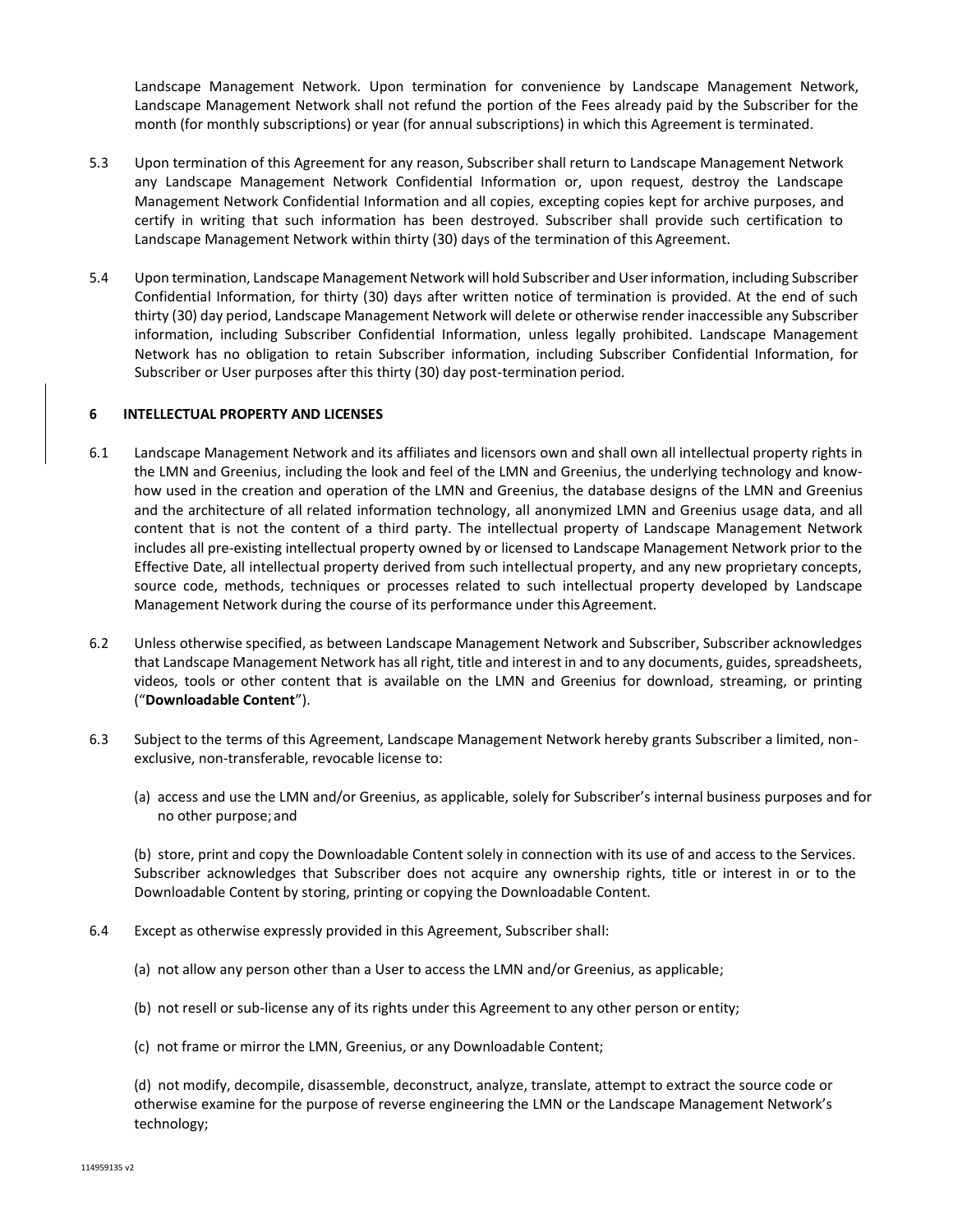(e) not delete or alter in any way any notices, disclaimers, Landscape Management Network trade-marks (including without limitation "LMN" and "Greenius"), Landscape Management Network copyright notices, trade names or other proprietary notices, symbols, labels or other legends contained in the Services or other materials obtained by Subscriber through use of the LMN or on any copies thereof made by Subscriber in accordance with this Agreement;

(f) not attempt to access any systems, programs or data of Landscape Management Network that are not licensed under this Agreement;

(g) except as permitted under this Agreement, not copy or reproduce, republish, upload, post, transmit, create derivative works of, or distribute the Downloadable Content, or any portion thereof, or facilitate or permit any third party to do so;

(h) not publish, upload, post, transmit or otherwise make available any User Generated Content (as defined below) that: (i) Subscriber or User does not have the right to make available; (ii) is unlawful, harmful, vulgar, obscene, hateful or racially, ethnically or otherwise objectionable; (iii) infringes any intellectual property rights of any party; (iv) includes any unsolicited or unauthorized advertising, promotional materials, surveys, junkmail, spamming or chain letters; or (v) contains a software virus, Trojan horse, worm, time bomb, cancelbot, corrupted file, or any other computer file or software designed to interrupt, destroy, damage or limit the functionality of any computer hardware, software or other property;

(i) not impersonate any person or entity, including LMN or an unauthorized user of the Services, or falsely state or otherwise misrepresent your affiliation with a person or entity;

(j) not use any device or software to interfere or attempt to interfere with the proper operation of the LMN, Greenius, or the Services; and

- (k) not facilitate or permit any third party to do any of the foregoing.
- 6.5 Subscriber shall comply with all obligations and/or restrictions regarding the use of the Downloadable Content as Landscape Management Network may communicate in writing from time to time.
- 6.6 Subscriber shall comply with all applicable federal, provincial, state, and local laws, regulations and rules, judicial decisions and administrative orders ("**Laws**") as may apply to the Services (and Subscriber's use thereof) and the Downloadable Content as are in effect at this time or may be in effect during the Term of this Agreement.
- 6.7 Should the Services permit the uploading of content or the creation of content on the LMN or Greenius by the Subscriber or Users ("**User Generated Content**"), Subscriber grants to Landscape Management Network a nonexclusive, world- wide, royalty-free right and license to store, distribute, change the format of, publish, provide and transmit User Generated Content, in any form and by any means whatsoever, solely as required to perform the Services under this Agreement.

# **7 CONFIDENTIALITY AND PRIVACY**

- 7.1 Each party acknowledges that it would be damaging to the other party if its Confidential Information were disclosed to or obtained by third parties. Each party shall make all commercially reasonable efforts during the Term of this Agreement and thereafter to prevent the other party's Confidential Information in its or its Representatives possession or control from being disclosed to or obtained by any person or entity for any purpose except as described in this Agreement. Each party's efforts will not be less than those that it takes to prevent the disclosure of its own Confidential Information. The Receiving Party will be responsible for breaches by its Representatives of this Agreement. Without limiting the generality of the foregoing, Landscape Management Network will keep confidential all Confidential Information furnished to it or its Representatives and will use such Confidential Information solely for the purpose of providing the Services and for compiling anonymous statistics regarding the use of LMN and/or Greenius, as applicable.
- 7.2 It is not a breach of Section 7.1 to disclose Confidential Information required to be disclosed by law, judicial or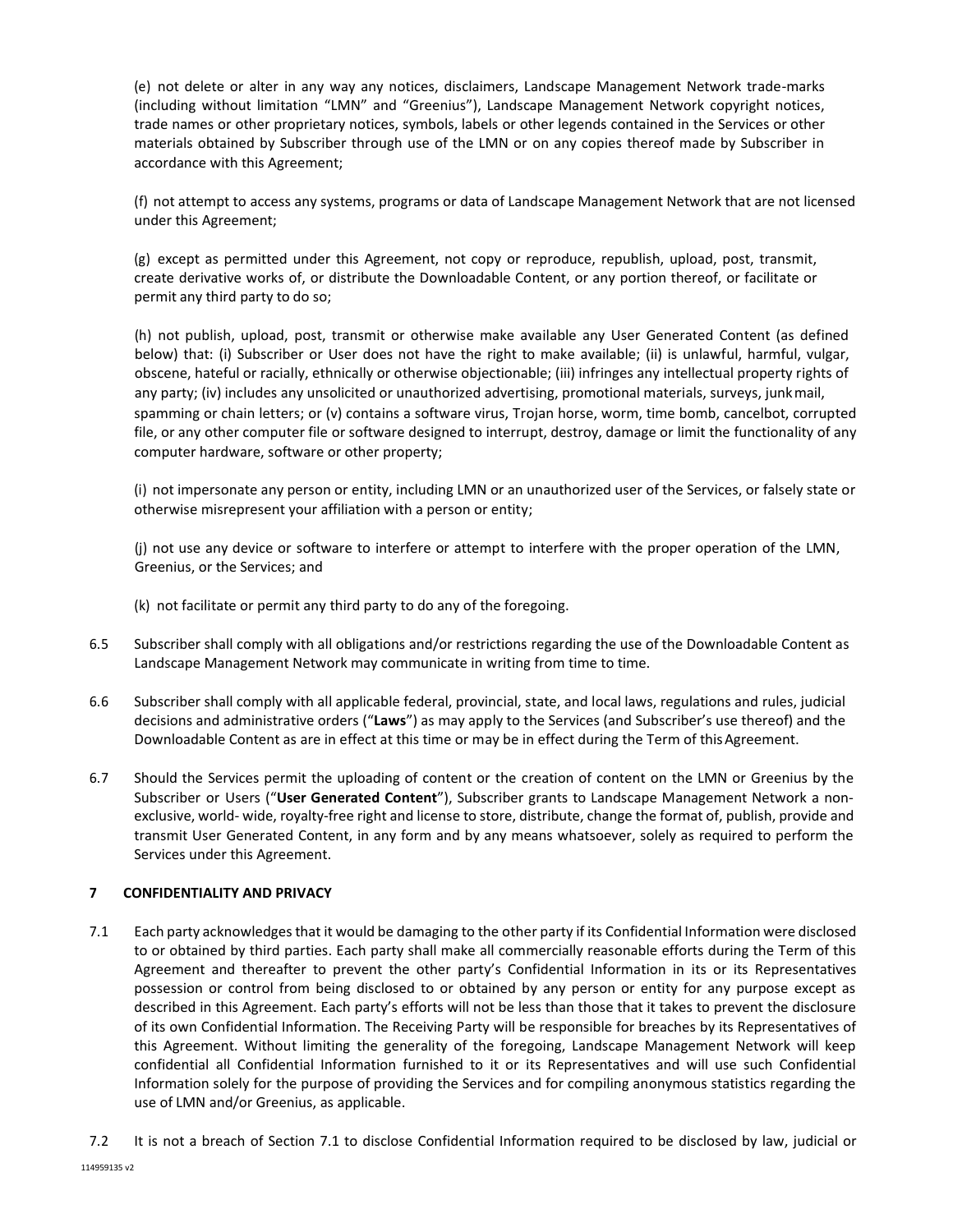arbitration process or by governmental authorities, provided that, where the Receiving Party is not legally prevented from doing so, the Receiving Party first gives the Disclosing Party reasonable notice of any required disclosure pursuant to such law, order or process and takes all reasonable steps to restrict such disclosure and protect the confidentiality to the extent possible and fully cooperates with the Disclosing Party, in any efforts Disclosing Party may reasonably take to challenge or delay such disclosure, or to disclose anonymous statistics regarding the use of LMN and/or Greenius where such statistics are derived from but do not contain Confidential Information.

7.3 Each party acknowledges and agrees that:

(a) the foregoing restrictions set forth in this Article are reasonable in the circumstances and the Disclosing Party waives all defenses to the strict enforcement of the restrictions;

(b) a violation of any of the foregoing provisions of this Article may result in immediate and irreparable harm and damage to the Disclosing Party; and

(c) in the event of any violation of any foregoing provision of this Article, the Disclosing Party shall be entitled to apply for equitable relief by way of temporary or permanent injunction and to such other relief as any court of competent jurisdiction may deem just and proper.

7.4 Each party shall collect, use, store, disclose, dispose of and otherwise handle Personal Information collected or accessible by either party under this Agreement in accordance with all applicable Privacy Laws. Landscape Management Network shall post all applicable privacy policies regarding the Personal Information on the LMN and Greenius so that such policies are accessible to all LMN and Greenius users.

## **8 WARRANTIES, INDEMNITIES AND LIMITATION OF LIABILITY**

- 8.1 Each party covenants, represents and warrants to the other that it has the right to enter into this Agreement, and to grant the licenses in Article 6.
- 8.2 LANDSCAPE MANAGEMENT NETWORK, ITS AFFILIATES, AND ITS LICENSORS DO NOT REPRESENT OR WARRANT THAT (A) THE USE OF THE LMN, GREENIUS OR SERVICES WILL BE UNINTERRUPTED OR ERROR-FREE, (B) THE LMN, GREENIUS, SERVICES OR DOWNLOADABLE CONTENT WILL MEET THE REQUIREMENTS OR EXPECTATIONS OF SUBSCRIBER OR USER, (C) ALL ERRORS OR DEFECTS IN THE LMN, GREENIUS, SERVICES OR ANY DOWNLOADABLE CONTENT CAN OR WILL BE CORRECTED, OR (D) THE LMN, GREENIUS. SERVICES, ANY DOWNLOADABLE CONTENT, OR THE SERVER(S) THAT MAKE THE SERVICES AVAILABLE ARE FREE OF VIRUSES OR OTHER HARMFUL COMPONENTS. EXCEPT AS SPECIFICALLY SET FORTH IN THIS AGREEMENT, ALL CONDITIONS, REPRESENTATIONS AND WARRANTIES, WHETHER EXPRESS, IMPLIED, STATUTORY OR OTHERWISE, INCLUDING, WITHOUT LIMITATION, ALL CONDITIONS, REPRESENTATIONS AND WARRANTIES, WHETHER EXPRESS, IMPLIED, STATUTORY OR OTHERWISE, OF MERCHANTABLE QUALITY, MERCHANTABILITY, FITNESS FOR A PARTICULAR USE OR PURPOSE, OR NON-INFRINGEMENT OF THIRD PARTY INTELLECTUAL PROPERTY RIGHTS, ARE DISCLAIMED TO THE MAXIMUM EXTENT PERMITTED BY APPLICABLE LAW BY LANDSCAPE MANAGEMENT NETWORK, ITS AFFILIATES, AND ITS LICENSORS.
- 8.3 LANDSCAPE MANAGEMENT NETWORK, ITS AFFILIATES OR THEIR REPRESENTATIVES SHALL NOT HAVE ANY RESPONSIBILITY FOR THE ACCURACY, QUALITY, INTEGRITY, LEGALITY, RELIABILITY, APPROPRIATENESS OF THE DOWNLOADABLE CONTENT OR THE USER GENERATED CONTENT. THE SUBSCRIBER ACKNOWLEDGES AND AGREES THAT THE DOWNLOADABLE CONTENT IS NOT A SUBSTITUTE FOR PROFESSIONAL ADVICE, AND THEREFORE RELIES ON THE DOWNLOADABLE CONTENT ENTIRELY AT ITS OWN RISK.
- 8.4 LANDSCAPE MANAGEMENT NETWORK, ITS AFFILIATES OR THEIR REPRESENTATIVES SHALL NOT BE RESPONSIBLE OR LIABLE FOR THE DELETION, CORRECTION, DESTRUCTION, DAMAGE, LOSS OF ANY USER GENERATED CONTENT CAUSED BY SUBSCRIBER OR ANY USER, FOR THEIR FAILURE TO STORE ANY USER GENERATED CONTENT, OR FOR THEIR MISUSE OF THE LMN OR GREENIUS.
- 8.5 LANDSCAPE MANAGEMENT NETWORK, ITS AFFILIATES OR THEIR REPRESENTATIVES SHALL NOT BE LIABLE TO SUBSCRIBER, ITS AFFILIATES OR USERS FOR ANY DAMAGES WHATSOEVER (INCLUDING WITHOUT LIMITATION LOSS OF PROFITS OR OTHER ECONOMIC LOSS, OR ANY DIRECT, INDIRECT, EXEMPLARY, INCIDENTAL, SPECIAL OR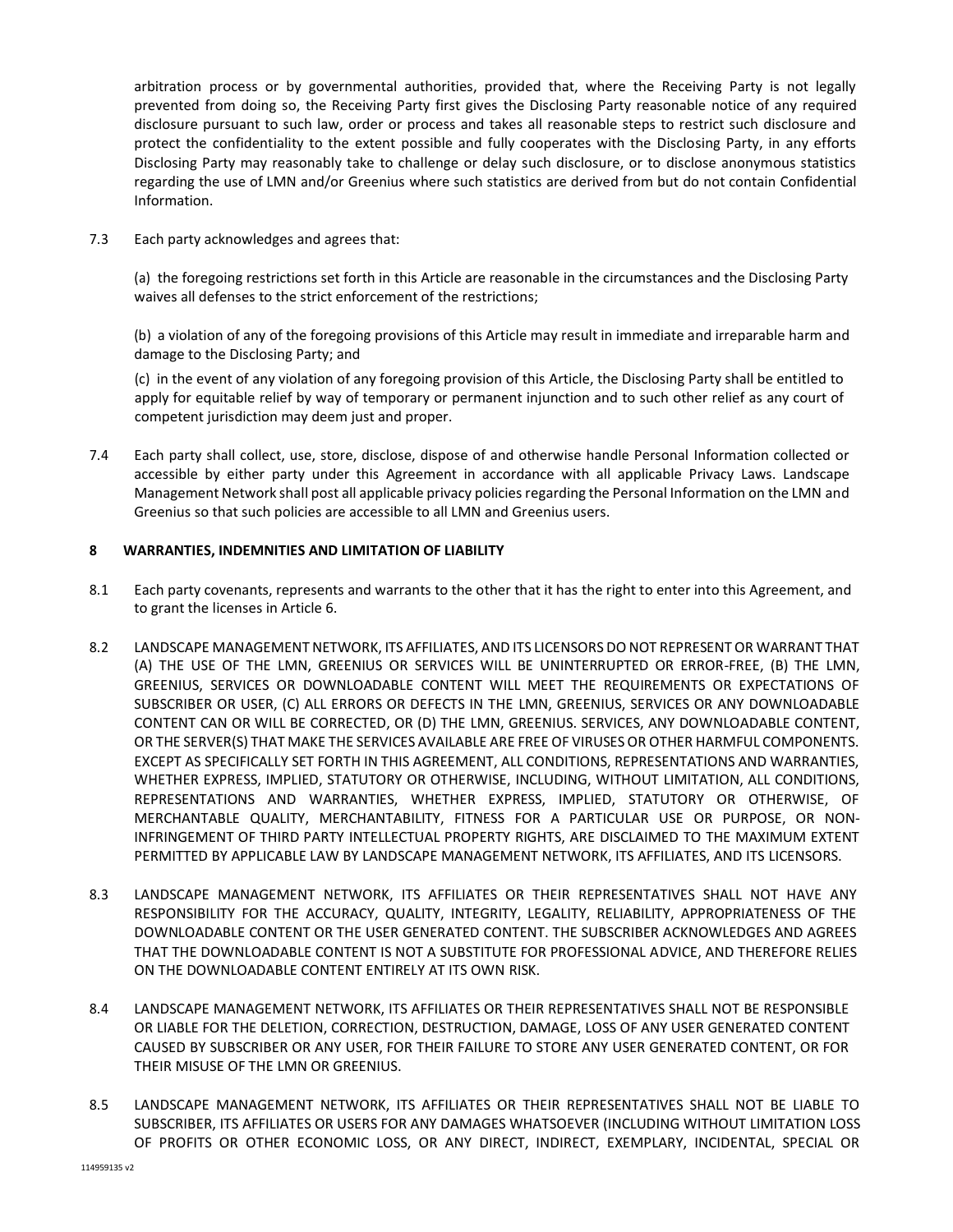CONSEQUENTIAL DAMAGES, EVEN IF IT HAS BEEN ADVISED OF THE POSSIBILITY OF SUCH DAMAGES). THIS LIMITATION SHALL NOT APPLY TO DAMAGES FOR CLAIMS ARISING OUT OF A DELIBERATE DISCLOSURE OF CONFIDENTIAL INFORMATION BY LANDSCAPE MANAGEMENT NETWORK. THE EXCLUSIONS AND LIMITATIONS IN THIS SECTION SHALL APPLY REGARDLESS OF WHETHER ANY ACTION IS BROUGHT IN CONTRACT OR IN TORT, (INCLUDING BREACH OF WARRANTY, NEGLIGENCE AND STRICT LIABILITY), INDEMNITY, OR FUNDAMENTAL BREACH AND/OR FAILURE OF ESSENTIAL PURPOSE OF THIS AGREEMENT OR OF ANY REMEDY CONTAINED HEREIN AND SHALL SURVIVE THE EXPIRATION, TERMINATION OR REPUDIATION OF THIS AGREEMENT.

- 8.6 Subscriber shall indemnify, defend and hold Landscape Management Network, its affiliates, and its and their officers, directors, employees, agents, suppliers and Representatives harmless from any and all suits, actions or claims against Landscape Management Network by a third party arising from a breach of its warranty under section 8.1, or charging that the User Generated Content infringes any trade-mark or copyright in Canada or the United States of America or constitutes an illegal disclosure of the confidential information of a third party, provided that Subscriber is notified promptly in writing, has the exclusive right to control such defense, and, at its request and expense, is given authority and assistance by Landscape Management Network reasonably required for such defense.
- 8.7 Subscriber and Landscape Management Network hereby waive a jury trial in any suit, action or claim arising from or in connection to this Agreement, where applicable.

## **9 GENERAL**

- 9.1 Landscape Management Network may from time to time recommend or provide you with access to third party products, services, or website links (collectively, "Third Party Services") for your consideration or use, including via the LMN, Greenius, our websites, and our mobile applications. Such Third Party Services are provided by third party service providers (each, a "Third Party Provider") and made available only as a convenience to you. In addition to this Agreement, you also agree to be bound by the additional service-specific terms applicable to services you purchase from, or that are provided by, Third Party Providers. The relationship between you and any Third Party Provider is strictly between you and such Third Party Provider, and Landscape Management Network is not obligated to intervene in any dispute arising between you and a Third Party Provider. If you decide to access or use a Third Party Service, you do so at your own risk and waive any claims against Landscape Management Network. You also agree to indemnify and hold Landscape Management Network and its affiliates, officers, directors, agents, employees, and suppliers harmless from any claim or demand, including reasonable attorneys' fees, arising out of your use of a Third Party Service or your relationship with a Third Party Provider.
- 9.2 Neither party shall be liable to the other for any delay or failure to perform due to fire, flood, earthquake, pandemic, acts of God, acts of war, riots, civil disorder, strikes, lock-outs or labor disruptions or the failure of telecommunications systems, epidemics, pandemics (or worsening thereof) or outbreaks of new infections diseases or viruses (including COVID-19) (a "Force Majeure Event"). Upon the occurrence of a Force Majeure Event, the non-performing party shall be excused from any further performance of those of its obligations pursuant to this Agreement affected by the Force Majeure Event only for so long as such Force Majeure Event continues and such party continues to use commercially reasonable efforts to recommence performance whenever and to whatever extent possible without delay.
- 9.3 Notices and other communications required or permitted under this Agreement shall be in writing. Notices sent by Subscriber to Landscape Management Network shall be sent by delivery (written receipt required), by facsimile transmission (machine confirmation to be retained by sender) or by electronic email to the contact information below and the party sending such notice shall telephone or email to confirm receipt. Notices sent by Landscape Management Network shall be sent in accordance with the delivery methods described above to the contact information provided by Subscriber or the Administrator or, where applicable, will be posted in the LMN and/or Greenius, as applicable. Either party may change its address, email address, or facsimile number for notification purposes by giving the other party notice of the new address, email address or facsimile number and the date upon which it will become effective. A communication shall be deemed to have been received as of the next business day following its transmission by facsimile if transmitted after 4 p.m. Eastern Time.

Landscape Management Network Inc.